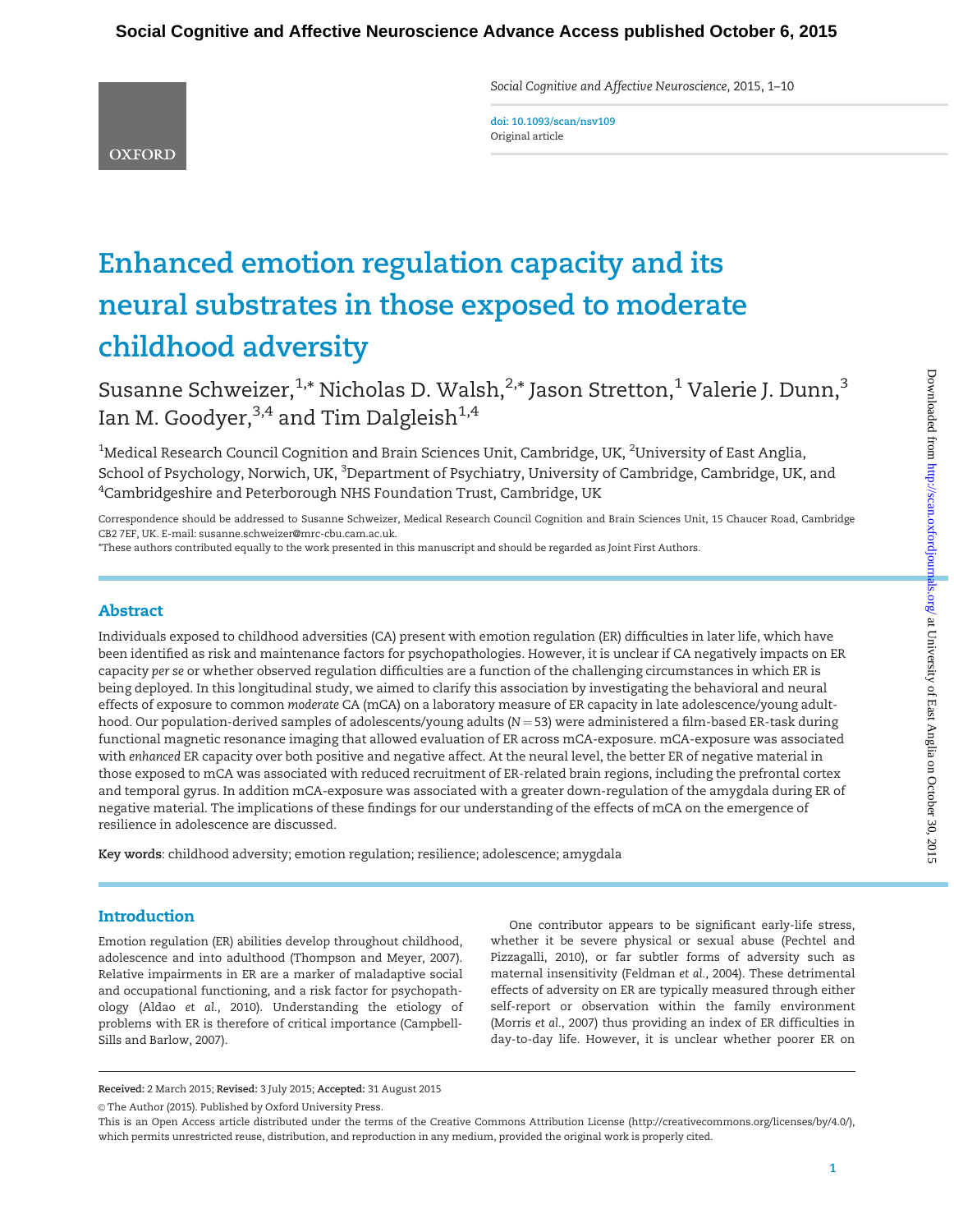such indices reflects adversity-related deficits in ER capacity per se or, instead, the significant challenges posed to ER by the aversive contexts themselves, such that anyone would experience ER difficulties in similar circumstances.

This is an important distinction because, plausibly, some forms of mild-to-moderate childhood adversity (CA) could augment underlying ER capacity by providing more opportunities to learn and practice ER skills, as evidenced by studies from the rodent and non-human primate literature ([Parker and](#page-9-0) [Maestripieri, 2011\)](#page-9-0), and preliminary work in humans ([Fergus](#page-8-0) [and Zimmerman, 2005;](#page-8-0) Seery et al.[, 2013\)](#page-9-0). It therefore seems critical to extend our understanding of the interplay between CA and ER by elucidating the effects of CA on ER capacity itself.

Any effects of moderate childhood adversity (mCA) on ER capacity are likely to be mediated by changes in brain structure and function [\(Belsky and de Haan, 2011\)](#page-8-0). A substantive body of neuroimaging literature has investigated the effects of CA on the brain [\(Whittle](#page-9-0) et al., 2013), with numerous studies examining the association between CA and aspects of emotion processing other than ER (e.g. [van Harmelen](#page-9-0) et al., 2010; [Tottenham](#page-9-0) et al., 2011). Preliminary evidence from both structural and functional imaging research suggests two key sites of action for the association between CA and ER—the amygdala and the PFC ([Cohen](#page-8-0) et al., [2013](#page-8-0); [McEwen and Morrison, 2013](#page-9-0)) (see [Supplementary Materials](http://scan.oxfordjournals.org/lookup/suppl/doi:10.1093/scan/nsv109/-/DC1) for the effects of CA on amygdala and PFC development). To date, the only neuroimaging study to have examined the neural substrates of the link between early CA (i.e. childhood poverty and chronic stress) and ER showed that exposure to poverty at age 9 was associated with reduced (compared with non-CA exposed individuals) activation in the frontopartietal control network during the reappraisal of aversive images, relative to simply mainting the emotions elicited by these negative images (Kim et al.[, 2013\)](#page-9-0). The study further showed a negative association between childhood income and amygdala activation.

As mentioned above, there is, however, an emerging body of literature suggesting that in some instances adversity can promote resilience, wherein strong ER skills are considered fundamental to resilience ([Buckner](#page-8-0) et al., 2003, [2009; Fergus and](#page-8-0) [Zimmerman, 2005; Cicchetti, 2010; Crowell](#page-8-0) et al., 2013). Neurobiologically, resilience has typically been investigated in terms of endocrinological and immunological (e.g. corticotropin-releasing hormone mRNA concentrations, dopamine, gonadal steroids), and peripheral (e.g. heart rate variability) functioning ([Charney, 2004](#page-8-0); [Zautra](#page-9-0) et al., 2008). Human research, however, lags behind in the understanding of the neuroanatomical and functional correlates of resilience ([Charney, 2004\)](#page-8-0). In a notable exception, Cisler et al. [\(2013\)](#page-8-0) show reduced connectivity in the ventrolateral PFC and dorsal ACC during the regulation of emotions to negative pictures in individuals that experienced early life stress but never developed depression compared with those with a history of CA and depression. Trait resilience has also been associated with greater neural flexibility (faster return to baseline insula activation) to neutral stimuli in threat contexts [\(Waugh](#page-9-0) et al., 2008).

In sum, then ER capacity may convey either a risk or resilience factor following mCA, with its neural correlates likely to be expressed in terms of PFC and/or amygdala activation. The only study, to our knowledge, to have directly investigated the effects of early CA on ER and its neural correlates (Kim et al.[, 2013\)](#page-9-0), provides an important first step toward a better understanding of their association. However, the study failed to control for a number of important potential confounding factors, which may account for their results (e.g. current mood, previous psychiatric history, parental psychiatric history, genetic risk factors).

In this study, we therefore investigated whether prior mCA was associated with either increased or decreased ER capacity and the neural substrates of any such effects. To investigate the effects of mCA on ER capacity per se we used a laboratory measure of ER capacity that is decontextualized from the individual's personal circumstances obtained by evaluating response to standardized emotive film clips ([Schweizer](#page-9-0) et al., 2013). This measure of ER arguably elicits distress more akin to that experienced in everyday life compared with emotive reactions elicited by negative pictures (used in the studies investigating both risk and resilience of CA on ER reviewed here). We further chose mCA as this seemed a more likely context for the enhancement of ER capacity, relative to severe early life stress [\(Zolkoski and](#page-9-0) [Bullock, 2012\)](#page-9-0). mCA is relatively common, with some 1-in-4 children exposed to a moderate degree of sub-optimal family environments (Dunn et al.[, 2011\)](#page-8-0). Using a longitudinal design, we therefore used this approach to measure ER capacity in individuals at the cusp between adolescence and early adulthood (age range 19–21 years) previously exposed to mCA. The opportunity to recruit from the broader ROOTS cohort (described below; [Goodyer](#page-8-0) et al., 2010) also allowed us to match participants across CA for a number of confounding factors that have potentially influenced findings in the literature relating adversity to behavioral and neural aspects of emotion functioning.

## Materials and methods

The study was approved by the Cambridgeshire Research Ethics Committee. All participants provided written informed consent.

#### Participants

Inclusion criteria were as follows: membership of the ROOTS cohort ( $N = 1243$ ; [Goodyer](#page-8-0) et al., 2010); normal or corrected-to-normal vision; and English speaking. Exclusion criteria were as follows: any history of neurological trauma resulting in loss of consciousness; current psychotropic medication use; current neurological disorder; current DSM-IV [\(American Psychiatric Association, 2000\)](#page-8-0) Axis 1 psychiatric disorder (we opted for a current psychiatric diagnosis-free sample to avoid complicating the inferences made from the present results as a concomitant or consequence of any pathological mental state, rather than prior mCA); presence of metal in the body; specific learning disability, and IQ<85 on the Wechsler Abbreviated Scale of Intelligence [\(Wechsler, 1997](#page-9-0)).

The 53 participants in this study were a subsample selected from the ROOTS cohort based on their CA classification on the Cambridge Early Experience Interview (CAMEEI; see [Supplementary Materials](http://scan.oxfordjournals.org/lookup/suppl/doi:10.1093/scan/nsv109/-/DC1) and Methods section), fully completed by 1143 (92%) of this sample at age 14 (Dunn et al.[, 2011\)](#page-8-0). Participants were included based on their categorization on the CAMEEI as being exposed (mCA+;  $n = 23$ ) or not exposed  $(mCA-; n=30)$  to mCA before the age of 11 years. In this investigation, mCA was defined as exposure to significant (moderateto-severe) family discord, occasional physical violence between family members, lack of affectionate warmth between family members or severe lack of communication between family members, in the absence of either probable or confirmed physical or sexual abuse. For an overview of the distribution of mCA type and severity, see [Table 1](#page-2-0). Such mCA is associated with a moderate increase in risk (odds ratio 1.3–3.9) for emotional and behavioral disorders by 14 years of age in the overall ROOTS cohort (Dunn et al.[, 2011](#page-8-0)). Our design therefore allowed us to prospectively investigate the effects of mCA on ER capacity measured in late adolescence/early adulthood.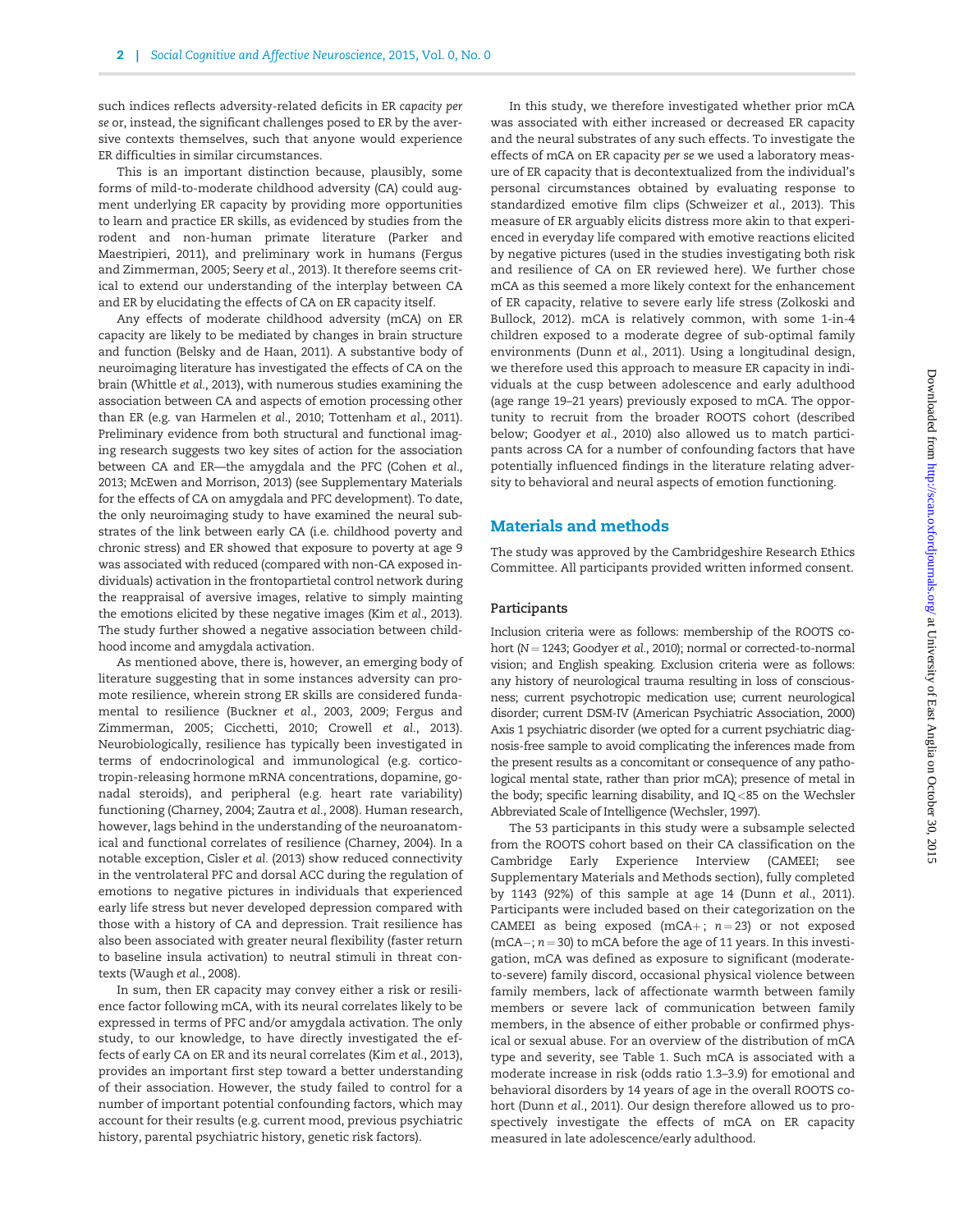<span id="page-2-0"></span>Table 1. Characteristics of participants exposed to moderate childhood adversity (mCA+;  $n = 23$ ) derived from the CAMEEI

| CAMEEI variable                                    |              |
|----------------------------------------------------|--------------|
| Age of exposure (years; M (s.d.))                  | 5.1(3.3)     |
| Duration CA (months; M (s.d.))                     | 27.0(17.2)   |
| Sexual abuse (none, possible, probable)            | 100%, 0%, 0% |
| Emotional abuse (none, possible, probable)         | 87%, 0, 13%  |
| Physical abuse (none, possible, probable)          | 91%, 9%, 0%  |
| Inter-parental conflict (none, possible, probable) | 0%, 0%, 100% |
|                                                    |              |

The longitudianal nature of the sample further allowed us to match the groups for a number of potentially counfounding factors. Specifically, participants were group-matched on age, gender, current mood status (based on mood assessed on average 2 weeks prior to the present scan date), socioeconomic status (SES), IQ and 5-HTTLPR genotype (l/l vs s/s; see [Supplementary](http://scan.oxfordjournals.org/lookup/suppl/doi:10.1093/scan/nsv109/-/DC1) [Materials](http://scan.oxfordjournals.org/lookup/suppl/doi:10.1093/scan/nsv109/-/DC1) and Methods section for DNA collection, extraction and analysis details). We matched on age because brain maturation in the regions involved in ER in typical development undergoes significant changes in late adolescence and early adulthood—the age range of the ROOTS cohort ([Pitskel](#page-9-0) et al., [2011; McRae](#page-9-0) et al., 2012). Groups were matched for gender because women report using more ER strategies, and because different ER strategies are associated with psychopathology in women and men (e.g. more rumination and alcohol use, respectively; [Nolen-Hoeksema, 2012](#page-9-0)). We matched for mood status because of its influence on dispositional use of ER strategies [\(Kokkonen and Pulkkinen, 2001;](#page-9-0) [Gross and Thompson, 2007\)](#page-8-0). The groups were further matched for SES as CA in general is more prevalent in children from lower SES backgrounds [\(Herrenkohl and Herrenkohl, 2007](#page-9-0)) and lower childhood SES has been linked to later deficits in ER in adults (Kim et al.[, 2013](#page-9-0)). We chose to additionally match the groups on IQ to control for the potentially confounding effects of intelligence on task adherence and comprehension [\(Duncan, 2010\)](#page-8-0), as well as the fluency with which participants could generate reappraisals during the ER task [\(Nusbaum and Silvia, 2011](#page-9-0)). We matched for 5-HTTLPR polymorphism as previous studies have shown that carriers of the short allele show attentional biases toward negative information and greater reactivity to emotional information as measured by amygdala activity [\(Hariri and Holmes, 2006](#page-8-0); [Canli](#page-8-0) [and Lesch, 2007](#page-8-0); Canli et al.[, 2009\)](#page-8-0).

### The ER task (ERT)

The ERT ([Figure 1\)](#page-3-0) assesses participants' ability to downregulate (ER) their affective responses to pleasant or aversive film footage [\(Goldin](#page-8-0) et al., 2008; [Schweizer](#page-9-0) et al., 2013). The task presents participants with a series of 30-s film clips in five experimental conditions. These comprise three Attend only conditions—attending to neutral (Attend Neutral), aversive (Attend Negative) or pleasant films (Attend Positive)—without engaging in any attempts to reduce the affective response elicited by the stimuli. Critically, these are supplemented by two Regulate conditions where participants viewed negative (Regulate Negative) or pleasant (Regulate Positive) films while trying to effortfully downregulate emotional responses to the films by actively reappraising their content [\(Gross, 2002](#page-8-0)). Each condition was presented twice in the MRI scanner in a blocked design, with four trials in each block. Emotional blocks were followed by 45-s washout clips, to return mood to pre-stimulus baseline. Films were randomized across the Attend and Regulate conditions separately for each participant and the presentation order of condition was pseudo-randomized always starting with a neutral block and ending with a positive block. To index ER capacity, we computed a Regulation index for Negative and Positive affect separately. The indices were computed by subtracting Attend Negative/Positive emotion ratings from Regulate Negative/Positive ratings.

We further took advantage of the task's capacity to generate measures of emotional reactivity. Separate Negative and Positive Emotional Reactivity Indices were computed by subtracting emotion ratings during the Attend Neutral condition from, respectively, emotion ratings in the Attend Negative and in the Attend Positive conditions. Ratings from the Neutral condition were subtracted to control for individual differences in scale use and in baseline affect. This allowed us to evaluate the extent to which any differences across our two groups in terms of ER capacity were a function of underlying differences in emotional reactivity.

Before performing the task in the scanner, participants saw three practice films in each condition and were asked to verbalize their maintenance or regulatory strategies after each film clip.

## Neuroimaging analyses

For image acquisition parameters, see [Supplementary Materials](http://scan.oxfordjournals.org/lookup/suppl/doi:10.1093/scan/nsv109/-/DC1) and Methods section. Imaging analyses were performed with a full-factorial design at this second-level with mCA-exposure as an independent group factor, and for the ER and reactivity analyses, condition was added as an additional independent factor. The regions of interest (ROIs) for our ER imaging analyses were selected based on a meta-analysis of reappraisal as an ER strategy (Buhle et al.[, 2014](#page-8-0)). We chose the meta-analysis of reappraisal as this was the strategy that participants were instructed to use to downregulate their emotions in our ER task. That is, we asked participants to change their levels of distress by changing the way they thought about the content of the film clip. We defined 10-mm spheres around the peak activations for each of the clusters identified in the meta-analysis of reappraisal using MarsBaR (Brett et al.[, 2002\)](#page-8-0), with the exception of the two superior parietal gyrus clusters as this region was not fully included in the field of view due to a focus of the orientation in this study to include the medial and anterior temporal regions and the amygdala, especially. We therefore extracted mean activation for the following ROIs ([Supplementary Figure](http://scan.oxfordjournals.org/lookup/suppl/doi:10.1093/scan/nsv109/-/DC1) [S1\)](http://scan.oxfordjournals.org/lookup/suppl/doi:10.1093/scan/nsv109/-/DC1): right inferior frontal gyrus (peak coordinates: 51/15/48), bilateral middle frontal gyrus (left: –33/3/54, right: 60/24/3), right medial frontal gyrus (9/30/39), left middle temporal gyrus (-51/-39/-3) and bilateral amygdala (left: -18/-3/-15, right:  $30/-3/-15$ ).

Extracted values were analyzed using SPSS version 22 [\(IBM](#page-9-0) [Corp., 2013](#page-9-0)). We entered these extracted mean levels of BOLD activation for each ROI in a series of repeated measures analyses of variance with two levels: ER task condition and group (mCA+, mCA–). We used an unadjusted the level of  $\alpha = 0.05$  to examine our ROIs because the extraction of average BOLD activation across a 10-mm sphere ROI is already a conservative analytic approach (as activation in only a subset of voxels within the sphere might be sensitive to our experimental effects), that biases the analyses in favor of the null hypothesis ([Poldrack,](#page-9-0) [2007\)](#page-9-0). Furthermore, identification of the ROIs from metaanalytic data based on 48 prior studies (Buhle et al.[, 2014\)](#page-8-0) provides us with clear a priori hypotheses for each region, as part of a reappraisal neural network. For any ROIs showing a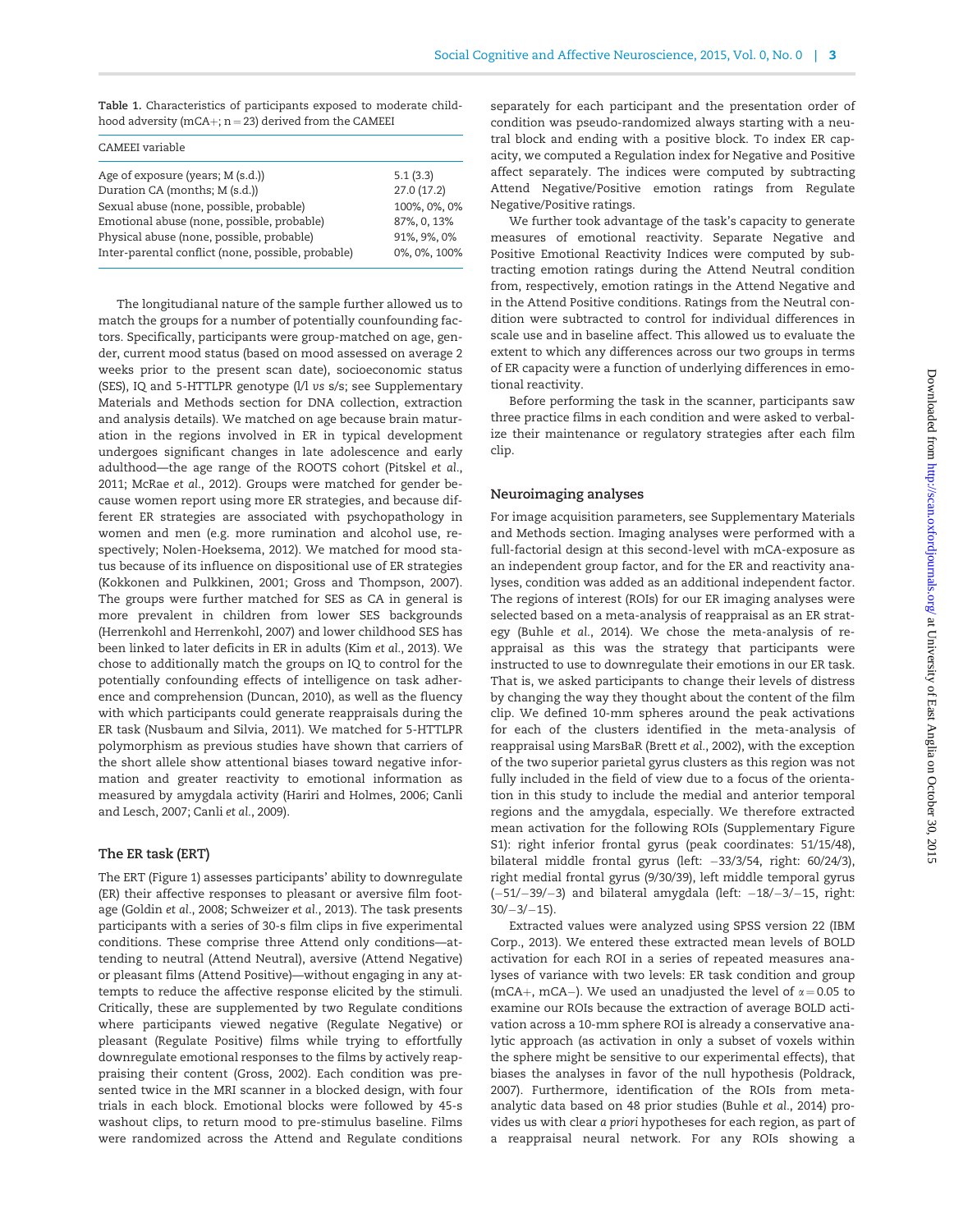<span id="page-3-0"></span>

Fig. 1. ERT design. A sample block in the Negative Regulate condition is shown. The blocks were identically structured across conditions except that the neutral clips were not followed by a 45-s washout clip designed to return participants emotions back to baseline. Emotions were rated on a scale ranging from '0' = Extremely negative, through '5' = Neutral, to '10' = Extremely positive.

significant differential effect of ER condition across group, we investigated their correlation with behavioral performance on the ERT.

To investigate the functional connectivity of any ROIs showing a significant condition by mCA interaction, we deconvolved the BOLD time series for each participant to estimate a 'neuronal time series' ([Gitelman](#page-8-0) et al., 2003). The psychophysiological interaction term (PPI regressor) was calculated as the elementby-element product of the ROIs' neuronal time series and a vector coding for the main effect of the condition (thresholded at P < 0.001 uncorrected). This product was re-convolved by the canonical hemodynamic response function. The model also included the main effects of task convolved by the hemodynamic response function, and the movement regressors as effects of no interest. Participant-specific PPI models were run, and contrast images generated for each condition. These 'firstlevel' contrast images were then entered into the general linear models to assess potential effects of mCA on functional connectivity from the ROIs' seed regions across condition.

## Results

#### Participant characteristics

As anticipated, based on the characteristics of the full ROOTS cohort (Dunn et al.[, 2011\)](#page-8-0), mCA $+$  individuals in this study reported significantly more previous psychiatric diagnoses [F(1,49) = 5.90, P = 0.019,  $\eta_p^2$  = 0.11] and were more likely to have a parent with a history of psychiatric illness ( $U = 228.00$ , P=0.015), than individuals in the mCA–group (Table 2). Subsequent analyses were therefore conducted with previous psychiatric diagnoses and parental psychiatric history as covariates. However, the patterns of results were identical when these covariates were excluded.

### ERT performance

Behavioral performance on the ERT across the whole sample verified that the task was performing as expected—self-reported valence and intensity of emotional reactions during the film clips across the five ERT conditions (i.e. Attend Neutral/ Negative/Positive and Regulate Negative/Positive) differed significantly [F(1,49)=129.60, P<0.001,  ${\eta_{\rm p}}^2$ =0.91]. Planned pairwise comparisons revealed ([Table 3](#page-4-0)) that each condition differed significantly (P < 0.001) from all other conditions. Specifically, as one would predict, participants overall reported the highest level of negative emotions in the Attend Negative

Table 2. Sample characteristics as a function of mCA status

|                                      | mCA+ $(n=23)$ mCA- $(n=30)$ |               |
|--------------------------------------|-----------------------------|---------------|
| $Agea$ — $M$ (s.d.)                  | 20.13(.64)                  | 20.07 (.74)   |
| Gender (women)                       | 12 (52%)                    | 14 (47%)      |
| ACORN (A:B:C:M)                      | 12:5:4:2                    | 18:6:4:2      |
| $IQ$ — $M$ (s.d.)                    | 108.72 (7.23)               | 107.11 (9.40) |
| $MFQ-M$ (s.d.)                       | 12.56 (8.87)                | 8.70 (7.31)   |
| $STAI-T-M(s.d.)$                     | 32.23 (8.36)                | 32.76 (8.77)  |
| Previous psychiatric diagnosis       | 10 (44%)                    | 4(13%)        |
| Parent with psychiatric history      | 17 (74%)                    | 12 (40%)      |
| 5-HTTLPR polymorphism status (ll:ss) | 12:11                       | 16:14         |

<sup>a</sup>Age range in both samples 19-21 years. ACORN = A Classification of Residential Neighborhoods code:  $A =$ Wealthy achievers/urban prosperity:  $B =$ Comfortably off;  $C =$ Moderate means/Hard pressed; M = Missing. IQ = total score on the Wechsler Abbreviated Intelligence Scale [\(Wechsler, 1997\);](#page-9-0) MFQ = total score on the Mood and Feelings Questionnaire, a well-validated measure of mood in adolescents [\(Angold](#page-8-0) et al., [1995](#page-8-0)); STAI = Spielberger State Trait Anxiety Inventory - Trait score, a reliable measure of trait-anxiety [\(Spielberger](#page-9-0) et al., 1970).  $mCA+=ad$ olescents exposed to mild to moderate childhood adversity.  $mCA-$  adolescents not exposed to childhood adversity.

condition followed by Regulate Negative, Attend Neutral, Regulate Positive and Attend Positive.

The scores for the individual experimental conditions on the ERT for the two groups separately are presented in [Table 4. Figure](#page-4-0) [2](#page-4-0) presents the computed Positive and Negative Regulation indices. As can be seen, in terms of ER capacity, participants in the mCA+ group exhibited a greater ability to downregulate affect on both the Negative Regulation Index  $[F(1,49) = 5.06, P = 0.029,$  $\eta_p^2$  = 0.09] and the Positive Regulation Index [F(1,49) = 7.60, P = 0.008,  ${\eta_p}^2$  = 0.13], compared with mCA-participants.

In the case of the negative films, these behavioral effects of ER across groups were reflected within the fMRI data ([Figure 3](#page-5-0); see [Table 5](#page-5-0) for an overview of mean BOLD activation in all ROIs for each condition across groups).<sup>1</sup> For the left amygdala ROI there was a significant group by condition interaction [compared with Attend Negative– left:  $F(1,51) = 4.52$ ,  $P = 0.038$ ,  ${\eta_{\rm p}}^2$  = 0.08, right: F(1,51) = 3.70, P = 0.060,  ${\eta_{\rm p}}^2$  = 0.07]. Compared with the mCA– group mCA $+$  participants showed a significantly greater reduction in left lateralized activation (with a trend for the right amygdala activation) when downregulating negative affect. The  $mCA+$  group also showed a significantly greater reduction in activation bilaterally in the middle frontal gyrus [left: F(1,51) = 4.56, P = 0.038,  ${\eta_p}^2$  = 0.08, right: F(1,51) = 4.78, P = 0.033,  $\eta_p^2$  = 0.09] and in the left middle temporal gyrus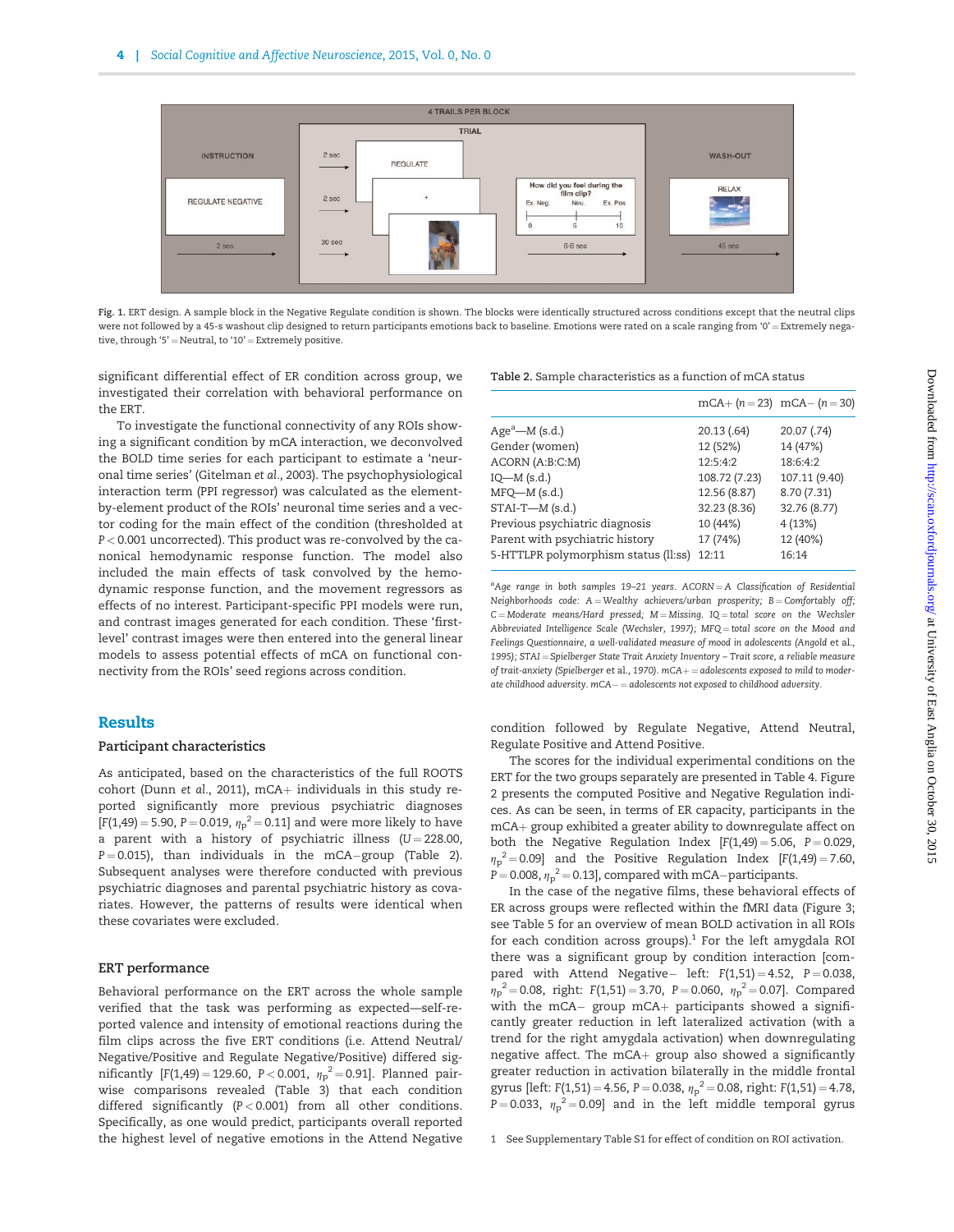|                                      | $M$ (s.d.)             | Attend Negative<br>t(52) | Regulate Negative<br>t(52) | Attend Positive<br>t(52) | Regulate Positive<br>t(52) |
|--------------------------------------|------------------------|--------------------------|----------------------------|--------------------------|----------------------------|
| Attend Neutral                       | 6.23(.35)              | 18.58                    | 12.43                      | 14.73                    | 4.84                       |
| Attend Negative                      | 3.84(.87)              | $\overline{\phantom{0}}$ | 6.05                       | 23.38                    | 16.39                      |
| Regulate Negative                    | 4.47(.90)              |                          | $\overline{\phantom{a}}$   | 19.29                    | 10.99                      |
| Attend Positive<br>Regulate Positive | 7.78(.67)<br>7.04(.95) |                          |                            | -                        | 5.33<br>$\qquad \qquad -$  |
|                                      |                        |                          |                            |                          |                            |

<span id="page-4-0"></span>Table 3. Emotionality ratings across the ERT conditions for the whole sample





Fig. 2. The effect of mCA on emotion regulation. \*P < 0.05 indices were computed from emotion ratings across conditions as follows: Negative Regulation = Regulate Negative – Attend Negative; Positive Regulation = Regulate Positive – Attend Positive. Note: for the Positive Regulate Index increased negativity reflects successful regulation as participants were asked to reduce (downregulate) their positive feelings during the positive film clip.

 $[F(1,51) = 4.56, P = 0.038, \eta_p^2 = 0.08]$  during the downregulation of negative affect (relative to Attend Negative) compared with the mCA- group. There were no significant group differences associated with negative ER in the right inferior frontal gyrus  $[F(1,51) = 2.97, P = 0.091, \eta_p^2 = 0.06]$  and left medial frontal gyrus  $[F(1,51) = 2.15, P = 0.149, \eta_p^2 = 0.04]$  ROIs. Interestingly, there were also no significant differential effects of mCA exposure on activation associated with the comparison of the Regulate vs Attend Positive conditions in any of the ROIs [Fs (1,51) .023–1.28,  $Ps = 0.880 - 0.264$ ].<sup>2</sup>

For these ROIs that showed statistically significant different patterns of activation across groups in association with negative ER, we investigated the correlations with behavioral performance on the ERT for each mCA group separately. There were no significant correlations within the mCA- group  $(rs = 0.03 - 0.025, Ps = 0.88 - 0.21).$  However, the mCA+ group showed a statistically significant association between activation Table 4. Emotionality ratings for the different conditions on the ERT for the two mCA groups

|                   | $mCA-$<br>$M$ (s.d.) | $mCA+$<br>$M$ (s.d.) |
|-------------------|----------------------|----------------------|
| Attend Neutral    | 6.28(0.31)           | 6.16(0.39)           |
| Attend Negative   | 3.96(0.76)           | 3.68(1.01)           |
| Regulate Negative | 4.39(0.67)           | 4.57(1.14)           |
| Attend Positive   | 7.65(0.70)           | 7.95 (0.60)          |
| Regulate Positive | 7.18(0.86)           | 6.86(1.04)           |
|                   |                      |                      |

in the right amygdala during ER (Regulate Negative – Attend Negative) of negative films and the Negative Regulation Index  $(r = 0.49, P = 0.025)$ . None of the other ROIs showed a statistically significant association ( $rs = 0.19 - 0.34$ ,  $Ps = 0.42 - 0.13$ ). However, this is likely to be a power issue as the magnitude of these association indicates a moderate effect.

Finally, we examined whether the differential behavioral and neural effects of mCA on ER capacity were likely to be a function of underlying differential emotional reactivity across the groups. Analysis of the behavioral data showed that there were no significant differences between mCA groups on either the Positive  $[F(1,49) = 2.03, P = 0.16$  or Negative Reactivity Indices  $(F(1,49) = 1.08, P = 0.302$ ]<sup>3</sup> Mirroring these behavioral findings,

<sup>2</sup> A possible account for the absence of any effect during positive conditions may be that the selected ROIs bias toward the detection of effects for negative stimuli given that the studies included in the meta-analysis on which the ROIs were based primarily investigated the reappraisal of negative stimuli [\(Buhle](#page-8-0) et al., 2014). We therefore supplemented our analyses for the positive conditions with whole-brain analyses of positive ER and reactivity. The full factorial analyses with condition (ER analysis: Positive Regulate vs Positive Attend; emotional reactivity analysis: Positive Attend vs Neutral Attend) as the within-subject factor and mCA exposure as the between-subject factor revealed no differential activation at  $P_{\text{FWE}}$  < 0.05 for either positive ER or reactivity.

<sup>3</sup> Overall reactivity across valence showed no group differences either  $F(1,51) = 0.01$ ,  $P = 0.935$ .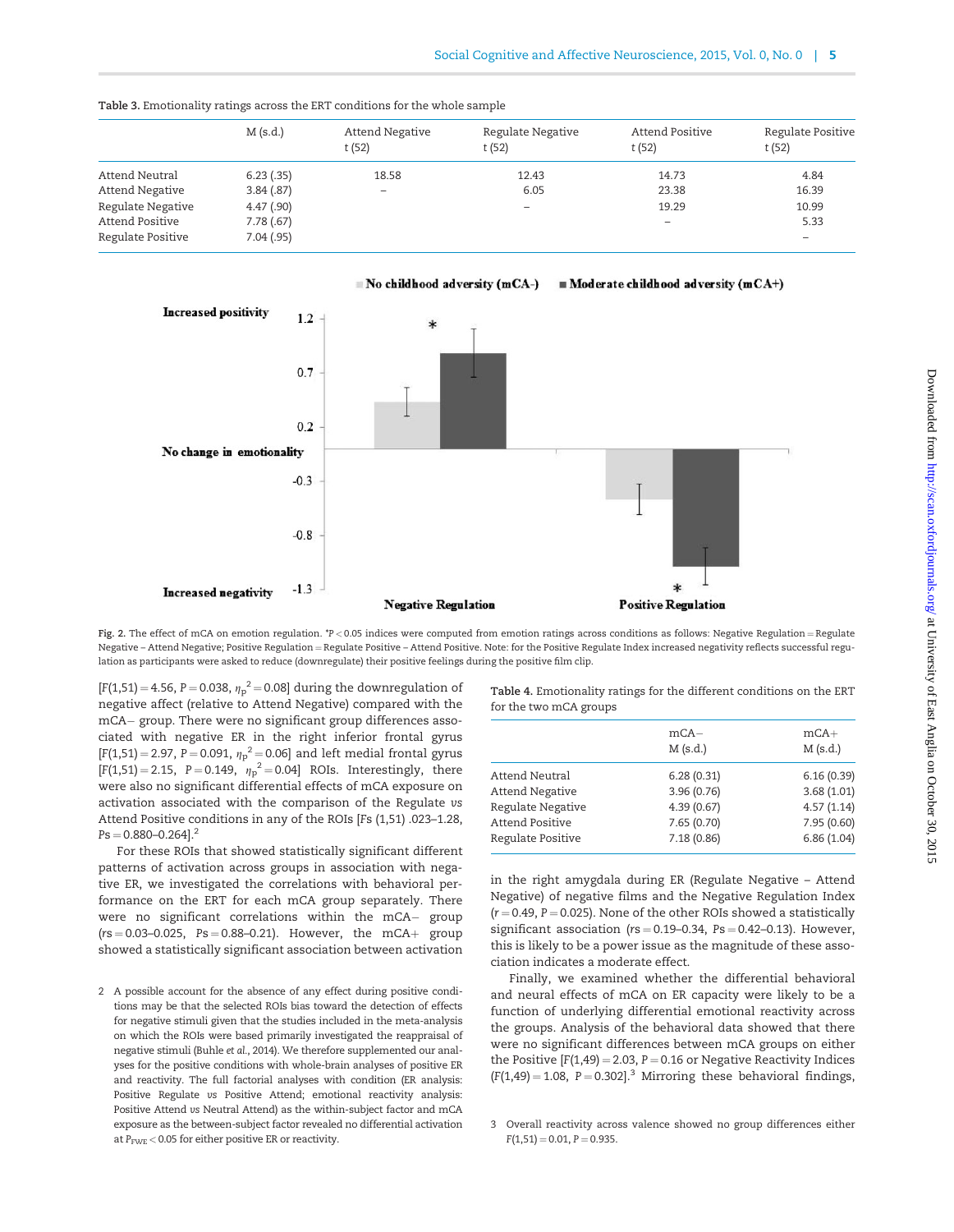<span id="page-5-0"></span>

Fig. 3. Average blood oxygen level dependent (BOLD) activation in ROIs showing a significant difference in negative ER as a function of mCA status.

|  |  |  |  |  |  | Table 5. Mean BOLD activation in all ROIs across conditions for the mCA $+$ and mCA $-$ groups |  |
|--|--|--|--|--|--|------------------------------------------------------------------------------------------------|--|
|--|--|--|--|--|--|------------------------------------------------------------------------------------------------|--|

| ROI                      |   | L/R Attend Neutral<br>$M$ (s.d.) |                                                                                                                                              | Attend Negative<br>$M$ (s.d.)  |        | Attend Positive<br>$M$ (s.d.) |            | Regulate Negative<br>$M$ (s.d.)                                 |                       | Regulate Positive<br>$M$ (s.d.) |            |
|--------------------------|---|----------------------------------|----------------------------------------------------------------------------------------------------------------------------------------------|--------------------------------|--------|-------------------------------|------------|-----------------------------------------------------------------|-----------------------|---------------------------------|------------|
|                          |   |                                  |                                                                                                                                              |                                |        |                               |            |                                                                 |                       |                                 |            |
|                          |   | $mCA-$                           | $mCA+$                                                                                                                                       | $mCA-$                         | $mCA+$ | $mCA-$                        | $mCA+$     | $mCA-$                                                          | $mCA+$                | $mCA-$                          | $mCA+$     |
| Inferior frontal gyrus R |   | 0.25(0.48)                       | 0.13(0.56)0.32(0.50)0.33(0.39)                                                                                                               |                                |        | 0.31(0.51)                    |            | $0.10(0.58)$ $0.30(0.45)$                                       | 0.03(0.54)0.28(0.45)  |                                 | 0.11(0.56) |
| Middle frontal gyrus     |   | 0.17(0.35)                       |                                                                                                                                              | 0.18(0.31)0.19(0.22)0.18(0.23) |        | 0.19(0.37)                    | 0.10(0.31) | 0.21(0.27)                                                      | 0.01(0.28)0.18(0.27)  |                                 | 0.07(0.27) |
|                          | R | 0.14(0.38)                       |                                                                                                                                              | 0.07(0.34)0.13(0.44)0.25(0.34) |        | 0.25(0.41)                    | 0.10(0.44) | 0.20(0.33)                                                      | 0.05(0.36) 0.21(0.35) |                                 | 0.16(0.43) |
| Medial frontal gyrus     | R |                                  | $0.20(0.33)$ $0.16(0.35)$ $0.21(0.36)$ $0.23(0.22)$                                                                                          |                                |        |                               |            | $0.28(0.46)$ $0.19(0.28)$ $0.26(0.29)$                          | 0.13(0.33)0.23(0.32)  |                                 | 0.16(0.34) |
| Middle temporal gyrus L  |   |                                  | $-0.04$ (0.31) $-0.16$ (0.31) 0.02 (0.31) 0.00 (0.25) $-0.01$ (0.33) $-0.16$ (0.33) $-0.01$ (0.26) $-0.19$ (0.25) 0.07 (0.27) $-0.05$ (0.28) |                                |        |                               |            |                                                                 |                       |                                 |            |
| Amygdala                 |   | 0.06(0.28)                       |                                                                                                                                              | 0.03(0.24)0.13(0.32)0.16(0.21) |        |                               |            | $0.11(0.33) -0.04(0.32)$ $0.15(0.23)$ $0.02(0.18)$ $0.13(0.25)$ |                       |                                 | 0.04(0.30) |
|                          | R |                                  | $0.04(0.33) -0.02(0.27) 0.09(0.33) 0.12(0.30)$                                                                                               |                                |        |                               |            | $0.11(0.33) -0.08(0.32)$ $0.10(0.22) -0.04(0.19)$ $0.16(0.27)$  |                       |                                 | 0.01(0.30) |

there were no significant differences in average BOLD activation during the Attend Negative/Positive vs Attend Neutral conditions across the mCA groups for any of our ROIs [see Table 5;  $Fs(1,51) = 0.012 - 2.01$ ,  $Ps = 0.913 - 0.162$ .

Functional connectivity. Due to the significant differential involvement of the amygdala, middle frontal and middle temporal gyri in negative ER across the two groups, we conducted functional connectivity analyses using PPI with these ROIs as the seed regions comparing the Regulate Negative vs Attend Negative conditions across the groups. The bilateral middle frontal gyrus and left middle temporal gyrus ROIs showed no differential connectivity, nor did the left amygdala. However, when downregulating effect to negative films vs simply attending to negative films, the mCA $+$  group showed reduced functional connectivity from the right amygdala to the bilateral

inferior parietal cortex (left: k $=$  57, z $=$  3.28,  $-$  52/ $-$  54/46, right:  $k\!=\!98,\,$  z $=$  3.44, 44/ $-$ 60/44) compared with the mCA $-$  group [\(Figure 4](#page-6-0)).

# **Discussion**

We investigated the effects of mCA on adolescents'/young adults' ER capacity measured using a laboratory-based filmviewing task. The behavioral data revealed that individuals with a history of mCA were able to regulate their affective responses to both negative and positive emotive film clips more successfully compared with their non-mCA-exposed peers.

The fMRI findings, in the case of negative emotive material, were consistent with the behavioral data. Those exposed to mCA showed reduced recruitment of the middle frontal and temporal gyri when downregulating negative affect—these are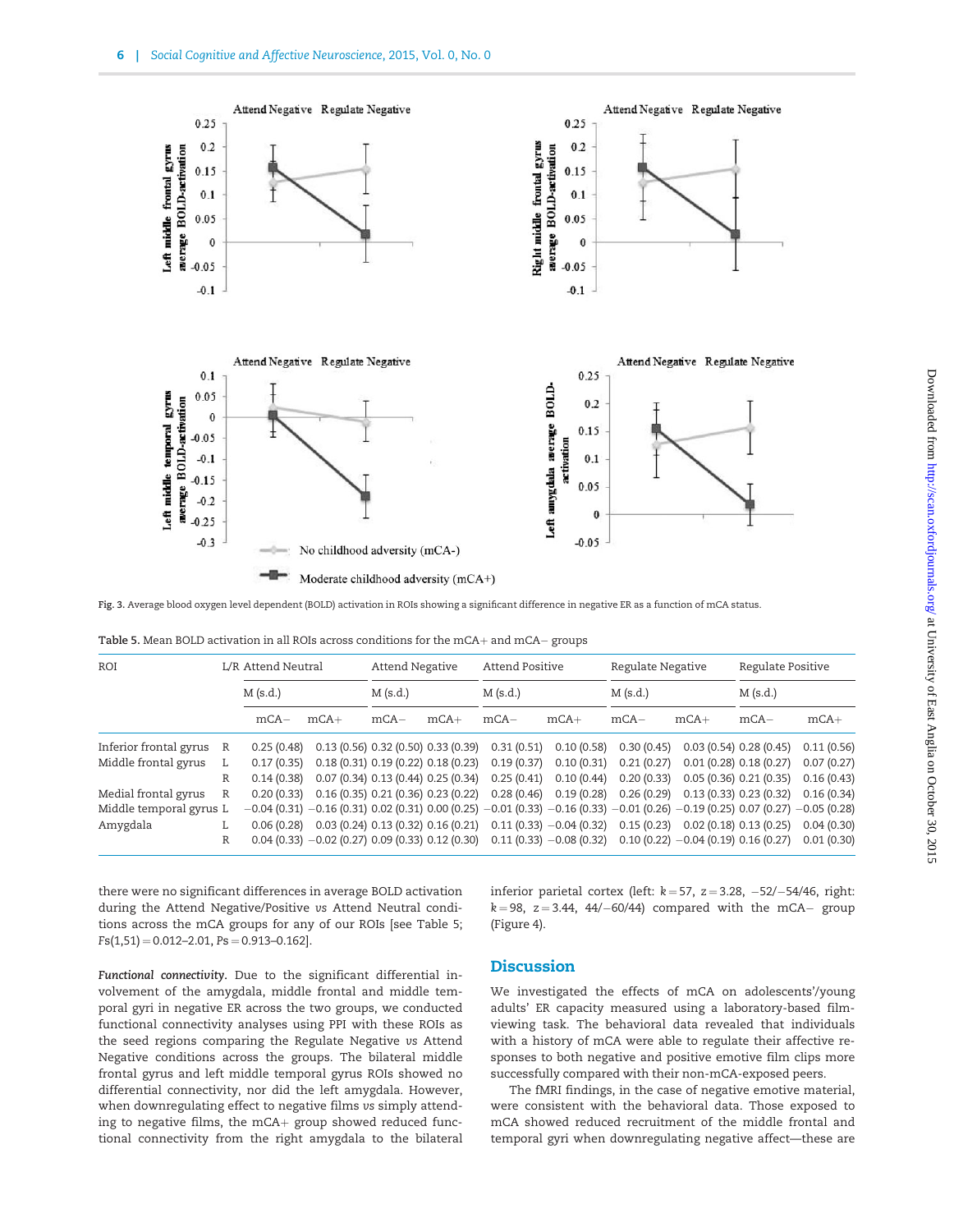<span id="page-6-0"></span>

**Fig. 4.** The right amygdala seed ROI (top) and the bilateral inferior parietal clusters to which the mCA+ group showed reduced connectivity compared with the mCA– group during Regulate Negative relative to Attend Negative.

regions previously shown to be critical to ER success [\(Wager](#page-9-0) et al.[, 2008;](#page-9-0) Buhle et al.[, 2014](#page-8-0)). Those exposed to mCA also showed reduced amygdala activation during negative downregulation—a reliable neurobiological index of reduced experienced distress (Phan et al.[, 2003\)](#page-9-0). Finally, the extent of the reduction in (right) amygdala activation in the mCA group in the context of negative films was significantly correlated with greater ER success. This combination of reduced amygdala activation and reduced recruitment of frontal brain regions linked to top-down control when downregulating negative affect suggests that the neural matrix underpinning the more successful ER in negative contexts associated with mCA may be operating more efficiently ([Poldrack, 2000\)](#page-9-0). Importantly, there was no suggestion that these ER effects across groups were due to any differences in underlying emotional reactivity as there was no significant effect of mCA-exposure on either behavioral or neural measures of either positive or negative reactivity.

Interestingly, the mCA-exposed participants also showed reduced connectivity during negative ER between the right amygdala and the inferior parietal cortex, an area that has been reported to be involved in visuospatial processing and mental imagery [\(Cavanna and Trimble, 2006\)](#page-8-0). Mental imagery in turn has been shown to be a very effective ER skill used in the treatment of psychopathology, especially for the symptoms of affective dysregulation ([Holmes and Hackmann, 2004; Holmes](#page-9-0) [and Mathews, 2010\)](#page-9-0). Again a reduction in connectivity between those regions may signal more automated use of regulatory strategies.

Taken together, the behavioral and neural findings suggest that mCA is associated with an enhanced capacity for ER in a laboratory setting. This is in contrast with the only other study investigating the neural substrates and association between ER capacity and early CA in young adults (mean age 24 years; [Kim](#page-9-0) et al.[, 2013\)](#page-9-0), who showed reduced activation in the frontoparietal control network to be associated with worse ER capacity in those exposed to early childhood poverty. There are some noticeable differences between the studies: Importantly, in this study individuals with and without mCA exposure were matched for a number of important confounds (including 5- HTTLPR polymorphism, mood, current diagnosis-free status, sociodemographic status and IQ) and all analyses were covaried for previous own and parental psychiatric history. These factors may have confounded Kim et al.['s \(2013\)](#page-9-0) results and obscured any regulatory benefits conveyed by early CA. A second important distinction was the negative stimuli comprised pictures (Kim et al.[, 2013\)](#page-9-0) vs film clips (this study). The latter arguably elicit feeling states that are closer to the complex affective states experienced in everyday life compared with pictures, which have been shown to elicit brief and transient emotions (Hariri et al.[, 2002;](#page-9-0) [Britton](#page-8-0) et al., 2006). These differences in design may account for additional variance in the findings and if supported by future research strengthen the findings from this study. Alternatively, Kim et al. [\(2013\)](#page-9-0) may have found childhood poverty to have an adverse impact on ER capacity because it constitutes a more severe form of adversity than those experienced in this study. Indeed the systemic nature of poverty is likely to impact all areas of development, which in turn will affect the development of ER capacity.

The present results are, however, in line with the findings reviewed above showing individuals exposed to CA but who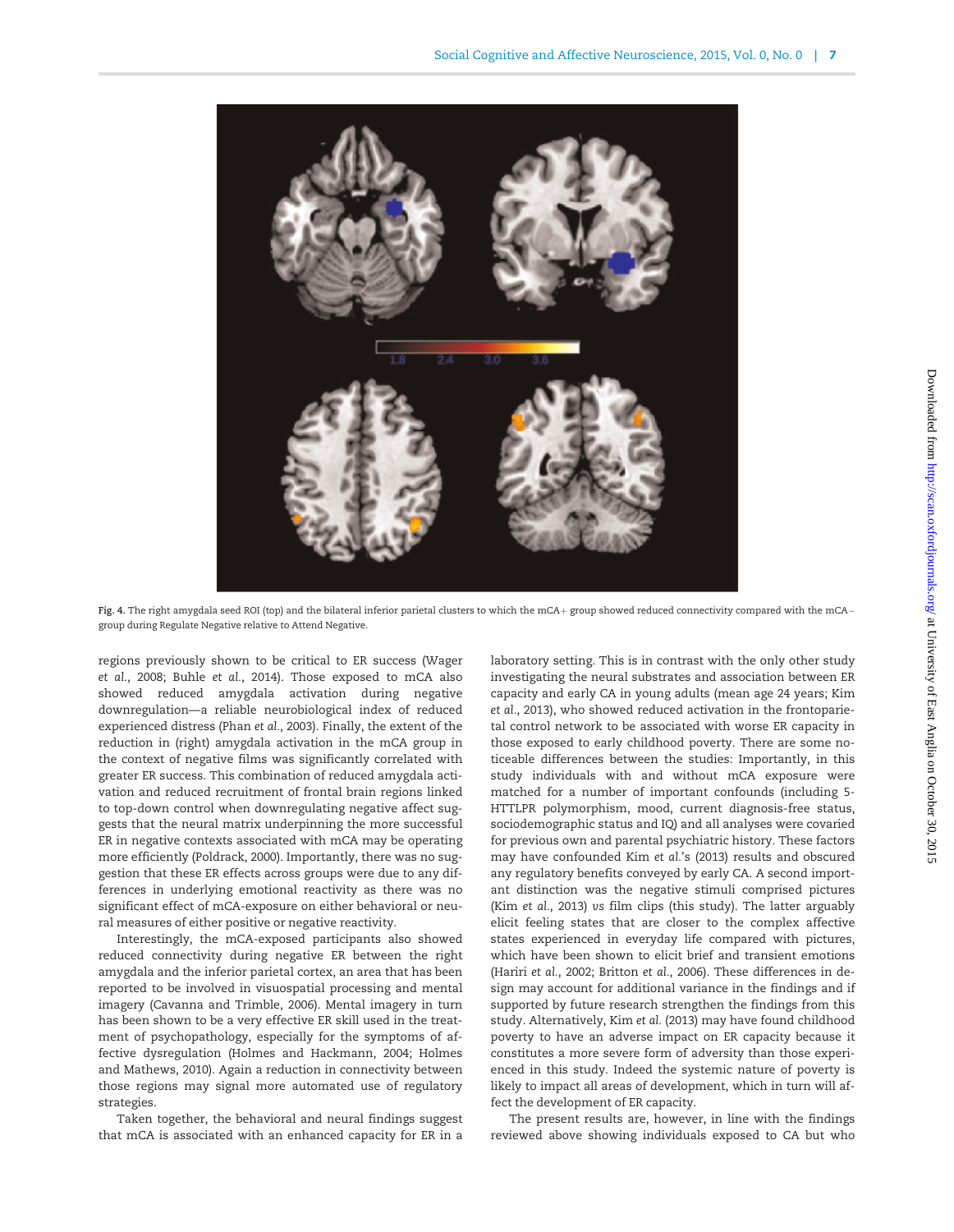never developed depression to exhibit reduced ventrolateral PFC and dorsal ACC connectivity during the regulation of emotions to negative pictures.

The present findings are further consistent with an established evidence base in the rodent and non-human primate literatures, and other emerging evidence in humans, that moderate early life stress can promote processes important for resilience ([Fergus and Zimmerman, 2005;](#page-8-0) [Parker and](#page-9-0) [Maestripieri, 2011;](#page-9-0) Seery et al.[, 2013\)](#page-9-0). This may occur by virtue of undesirable experiences leading to more frequent opportunities to learn and practice ER skills (and develop ER capacity), even though day-to-day ER application remains unpredictable and context sensitive. The challenge model of resilience proposes that early life stressors in the non-extreme range can act as potential 'enhancer[s] of competence' [\(Zolkoski and Bullock, 2012\)](#page-9-0), which allow children to practice mobilizing their resources within the developmental process ([Fergus and Zimmerman,](#page-8-0) [2005;](#page-8-0) Yates et al.[, 2003\)](#page-9-0). For instance, children exposed to a moderate or controlled pattern of adversities may actually show later benefits when faced with further environmental adversities ([Rutter, 2006](#page-9-0)). An upside to adversity has also been shown experimentally, with reduced difficulties in task performance in individuals exposed to moderate cumulative adverse life events [\(Seery](#page-9-0) et al., 2013).

It is important to emphasize, as noted in the 'Introduction' section, that better ER capacity as measured in the laboratory does not mean that the individual will experience fewer ER difficulties in day-to-day life. Indeed, as evidenced by the extensive literature linking self-reported and observer-rated ER problems in the day-to-day with early CA [\(Pechtel and Pizzagalli, 2010](#page-9-0)), it remains likely that differential family ecology and pressures endemic to early adversity will mean that such ER 'application' is impaired in those exposed to mCA relative to non-exposed peers but through more proximal environmental toxins ([St Clair](#page-9-0) et al.[, 2014](#page-9-0)). Moreover, due to the participants' young age it is problematic to establish resilience. Systemic—potentially ongoing—environmental factors that were the categorized as CA may over-ride any potential benefits of ER capacity as measured in this study. This in turn could account for the finding that 44% of the  $mCA+$  group showed a higher rate of previous psychiatric diagnoses. That is, improved ER capacity may only be beneficial in the context of ordinary environments where individuals occasionally face moderate levels of adversity.

Moreover, inferences to the overall ROOTS sample need to be drawn with caution given the selection of the present mCA group without current psychiatric disorder. It may be that ER does break down in those currently suffering from a psychiatric condition the etiology of which may be found in other pathogenic processes such as for example biased information processing [\(Mathews and MacLeod, 2005](#page-9-0)).

We also cannot conclude that enhanced ER capacity, as measured in the laboratory, will be associated with a history of severe CA, such as childhood physical or sexual abuse [\(Pechtel](#page-9-0) [and Pizzagalli, 2010](#page-9-0)), as individuals experiencing these more severe forms of CA were not included in this study. This is a question for future research. In fact we hypothesize based on the extent literature on the pervasive adverse effects of these more severe forms of CA that ER will be reduced in these individuals. Specifically, as noted above we argue that severe forms of CA lead to numerous emotion processing deficits including attentional biases, increased emotional reactivity and reduced cognitive capacity all of which are likely to interact to reduce ER capacity. Given the potentially differential effects on ER, and possibly on cognitive-affective processes, future work would

benefit from evaluating the effects of CA including samples spanning the full continuum of adversity.

It was interesting that, although mCA was associated with greater ER capacity in response to both positive and negative emotive stimuli in the behavioral data, the significant neural effects were limited to negative contexts. It is of course important not to over-interpret null findings. However, this pattern may indicate that the arguably enhanced neural efficiency associated with negative ER in those exposed to mCA does not extend to positive ER because there has been little opportunity to develop and consolidate positive ER skills. Instead, it may be that mCA simply provides those exposed with a richness of negative appraisals for potentially positive events, thus augmenting the capacity to reduce positive affect (the behavioral effect) without altering the underlying efficiency of the relevant neural substrates.

This study has a number of critical strengths. First, the study design allowed us to prospectively and longitudinally investigate the effect of mCA in the first 11 years of life, as assessed at age 14, on ER capacity at age 20. This contrasts with the majority of previous imaging studies, which have relied on retrospective recall of CA at the time of testing (for a review see [Pechtel and](#page-9-0) [Pizzagalli, 2010](#page-9-0); however, it should be noted that in our sample recall of mCA was also retrospective though closer in time recall at 14-years for CA before age 11 years).

Another strength of these findings comes from our ability to match the groups on a number of potential confounds including genetic, mood, cognitive, psychiatric and demographic variables through the selection of participants from a large representative cohort, and careful, interview-led evaluation of early adversity and psychiatric disorder.

A further strength is that our imaging analyses were carefully driven by the prior theoretical and empirical literature, being based on ROIs emerging in a previous meta-analysis on the process of interest under investigation in this study [\(Buhle](#page-8-0) et al.[, 2014\)](#page-8-0)—ER (defined as the cognitive reappraisal of a situation and the feelings elicited to reduce distress).

Finally, the present findings should be interpreted in the light of a number of limitations. First, participants may not have adhered to the ERT instructions. That is, they may have deployed strategies other than simply watching the film or reappraising its content. This was prevented as far as possible through extensive practice sessions where participants were comprehensively briefed and provided with examples of what constitutes reappraisal as well as asked to verbalize their regulation strategies during the practice session. Moreover, previous studies using this task have shown good compliance with the reappraisal instructions ([Schweizer, 2012; Schweizer](#page-9-0) et al., 2013). A further limitation is that maltreatment and trauma were not assessed beyond the age of 11 years. Traumatic events between 11 years of age and the age at testing may have impacted on the current findings. These later traumata may also be associated with some of the psychiatric disorders observed in this sample. Future research should be comparative in the effects of childhood vs early and mid-adolescent adversity on ER capacity in late adolescence and early adulthood. Related to the above point of later adversity is the fact that this study design did not allow for the comparison of potentially differential effects of adversity depending on the developmental stage in childhood. Future research should therefore extend the comparative scope by assessing whether the stage of development at which adversity occurred has differential effects on ER capacity. Finally, we evaluated our sample during the period of late adolescence/ emerging adulthood—a period that is likely critical during the development of ER skills ([Crowell](#page-8-0) et al., 2013). However, this was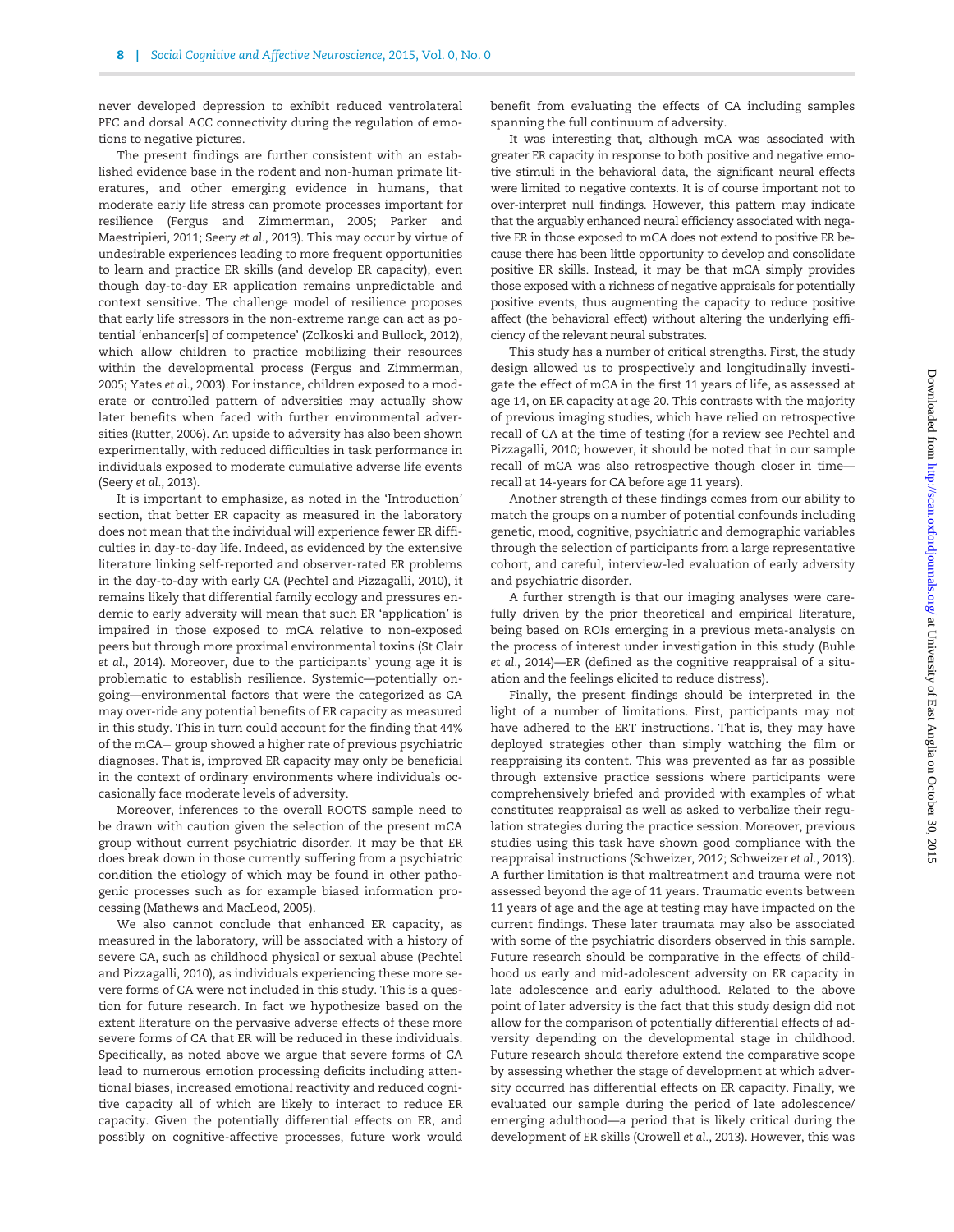<span id="page-8-0"></span>to some extent determined by the constraints of the larger cohort study within which the current research is embedded (Goodyer et al., 2010). There is a case for future studies to evaluate the evolution of ER capacity across adolescence, focusing on critically sensitive period defined by extant theoretical models.

In sum, this is the first study to our knowledge to investigate the longitudinal effects of any form of early CA on ER capacity, measured in the laboratory and its neural substrates. The data suggest that moderate CA is associated with elevated ER capacity for both positive and negative emotions and with enhanced efficiency in the neural networks underpinning the regulation of negative effect.

# Funding

This work was supported by grants from the Friends of Peterhouse Medical Fund Cambridge (RG 51114), The Wellcome Trust (RG 074296) and the UK Medical Research Council (MC US A060 0019).

## Supplementary data

[Supplementary data](http://scan.oxfordjournals.org/lookup/suppl/doi:10.1093/scan/nsv109/-/DC1) are available at SCAN online.

Conflicts of interest. I.M.G. reports receiving payment from Janssen for lectures. S.S. and N.D.W., T.D., V.J.D. and J.S. reported no biomedical financial interests or potential conflicts of interest.

## References

- Aldao, A., Nolen-Hoeksema, S., Schweizer, S. (2010). Emotionregulation strategies across psychopathology: a meta-analytic review. Clinical Psychology Review, 30, 217–37.
- American Psychiatric Association (2000). Diagnostic and Statistical Manual of Mental Disorders: DSM-IV-TR. Washington, D.C.: American Psychiatric Publishing.
- Angold, A., Costello, E.J., Messer, S.C. (1995). Development of a short questionnaire for use in epidemiological studies of depression in children and adolescents. International Journal of Methods Psychiatry Research, 5, 237–49.
- Belsky, J., de Haan, M. (2011). Parenting and children's brain development: the end of the beginning. Journal of Child Psychology and Psychiatry, 52, 409–28.
- Brett, M., Anton, J.-L., Valabregue, R., Poline, J.-B. (2002). Region of interest analysis using an SPM toolbox. NeuroImage, 16, 37.
- Britton, J.C., Taylor, S.F., Sudheimer, K.D., Liberzon, I. (2006). Facial expressions and complex IAPS pictures: common and differential networks. NeuroImage, 31, 906–19.
- Buckner, J.C., Mezzacappa, E., Beardslee, W.R. (2003). Characteristics of resilient youths living in poverty: the role of self-regulatory processes. Development And Psychopathology, 15, 139–62.
- Buckner, J.C., Mezzacappa, E., Beardslee, W.R. (2009). Self-regulation and its relations to adaptive functioning in low income youths. The American Journal of Orthopsychiatry, 79, 19–30.
- Buhle, J.T., Silvers, J.A., Wager, T.D., et al. (2014). Cognitive reappraisal of emotion: a meta-analysis of human neuroimaging studies. Cerebral Cortex, 24, 2981–90.
- Campbell-Sills, L., Barlow, D.H. (2007). Incorporating emotion regulation into conceptualizations and treatments of anxiety and mood disorders. In Handbook of Emotion Regulation. New York, NY: Guilford Press, pp. 542–59.
- Canli, T., Lesch, K.P. (2007). Long story short: the serotonin transporter in emotion regulation and social cognition. Nature Neurosci, 10, 1103–9.
- Canli, T., Ferri, J., Duman, E. (2009). Genetics of emotion regulation. Neuroscience, 164, 43–54.
- Cavanna, A.E., Trimble, M.R. (2006). The precuneus: a review of its functional anatomy and behavioural correlates. Brain, 129, 564–83.
- Charney, D.S. (2004). Psychobiological mechanisms of resilience and vulnerability. The American Journal of Psychiatry, 161, 195–216.
- Cicchetti, D. (2010). Resilience under conditions of extreme stress: a multilevel perspective. World Psychiatry, 9, 145–54.
- Cisler, J.M., James, G.A., Tripathi, S., et al. (2013). Differential functional connectivity within an emotion regulation neural network among individuals resilient and susceptible to the depressogenic effects of early life stress. Psychological Medicine, 43, 507–18.
- Cohen, M.M., Jing, D., Yang, R.R., Tottenham, N., Lee, F.S., Casey, B.J. (2013). Early-life stress has persistent effects on amygdala function and development in mice and humans. Proceedings of the National Academy of Sciences of the United States of America, 110, 18274–8.
- Crowell, S.E., Skidmore, C.R., Rau, H.K., Williams, P.G. (2013). Psychosocial stress, emotion regulation, and resilience in adolescence. In: O'Donohue, W.T., Benuto, L.T., Tolle, L.W., editors. Handbook of Adolescent Health Psychology. New York, NY: Springer, pp. 129–41.
- Duncan, J. (2010). The multiple-demand (MD) system of the primate brain: mental programs for intelligent behaviour. Trends in Cognitive Sciences, 14, 172–9.
- Dunn, V., Abbott, R., Croudace, T., et al. (2011). Profiles of family-focused adverse experiences through childhood and early adolescence: the ROOTS Project, a community investigation of adolescent mental health. BioMedCentral Psychiatry, 11, 109.
- Feldman, R., Eidelman, A.I., Rotenberg, N. (2004). Parenting stress, infant emotion regulation, maternal sensitivity, and the cognitive development of triplets: a model for parent and child influences in a unique ecology. Child Development, 75, 1774–91.
- Fergus, S., Zimmerman, M.A. (2005). Adolescent resilience: a framework for understanding healthy development in the face of risk. Annual Review of Public Health, 26, 399–419.
- Gitelman, D.R., Penny, W.D., Ashburner, J., Friston, K.J. (2003). Modeling regional and psychophysiologic interactions in fMRI: the importance of hemodynamic deconvolution. NeuroImage, 19, 200–7.
- Goldin, P.R., McRae, K., Ramel, W., Gross, J.J. (2008). The neural bases of emotion regualtion: reappraisal and suppression of negative emotion. Biological Psychiatry, 63, 577–86.
- Goodyer, I.M., Croudace, T., Dunn, V., Herbert, J., Jones, P.B. (2010). Cohort profile: risk patterns and processes for psychopathology emerging during adolescence: the ROOTS project. International Journal of Epidemiology, 39, 361–9.
- Gross, J.J. (2002). Emotion regulation: affective, cognitive, and social consequences. Psychophysiology, 39, 281–91.
- Gross, J.J., Thompson, R.A. (2007). Emotion regulation: conceptual foundations. In: Gross, J.J., editor. Handbook of Emotion Regulation. New York, NY: Guilford Press, pp. 3–24.
- Hariri, A.R., Holmes, A. (2006). Genetics of emotional regulation: the role of the serotonin transporter in neural function. Trends in Cognitive Sciences, 10, 182–91.